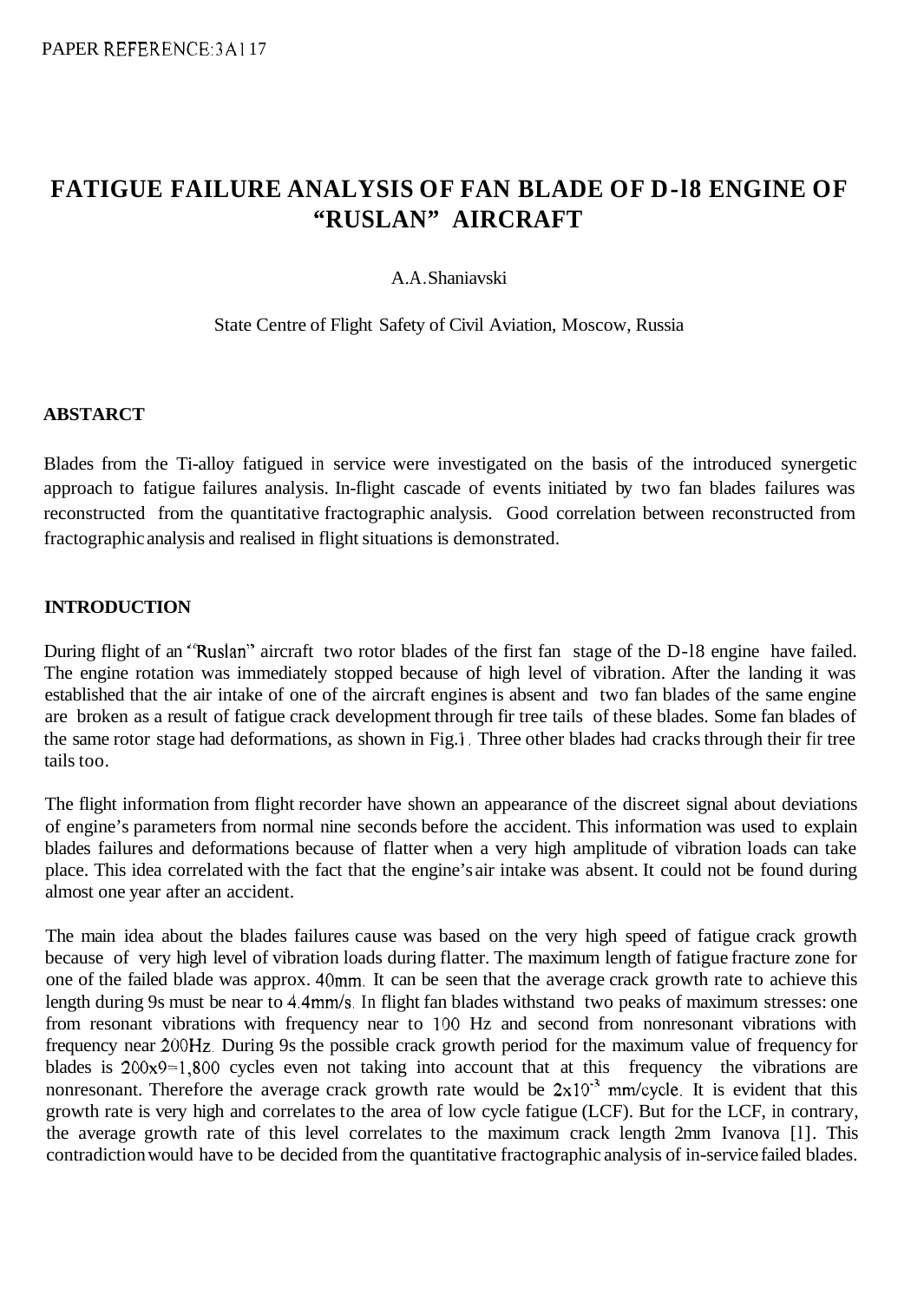

**Figure 1:** Damaged blades (a) in the rotor with (b) the place near the fatigued blade

# **INVESTIGATIONS DETAILS**

#### *Blades material*

Blades were made from Ti-base alloy VT3-1 (Ti-6Al- Mo- Si) and had typical two phase  $(a + \beta)$  globular structure which is recommended for titanium blades of aircraft engines. Mechanical properties of the failed blades were such as recommended for practice.

# *Fractographic analysis*

The scanning electron microscope CDS-50 was used to analyse fracture surfaces features. Details of quantitative fractographic analysis for faceted pattern features can be taken from paper of Shaniavski [2].

# **RESULTS OF INVESTIGATION**

# *Cracks initiation and propagation*

Both failed blades had origins of main cracks placed near the corner between free surface and the blade tail tooth base, as shown in Fig.2. The tooth's surfaces had fretting damage appeared in service during engine operation. Borders of the fretting zones where near the origins of the fatigue surfaces but at some distance from them.

Intensive analysis of fracture surfaces has shown cascades of the secondary cracks on the blades tooth's surface at the distance near to 10 mm from the main origin with their small development in some distance, as shown in Fig.2 for one of the failed blade. Secondary cracks pierced the blade in the perpendicular direction to the tooth surface and had coalescence with main crack.

One of the two fatigued blades had the strongly expressed border between fatigue and fast fracture zones at the distance from the origin near to 20mm. It was a sign that during its development a crack in this blade had not achieved a critical length in spite of complete fracture of the blade. To understand causes of this situation this blade was used for quantitative fractographic analysis with the use of scanning electron microscope.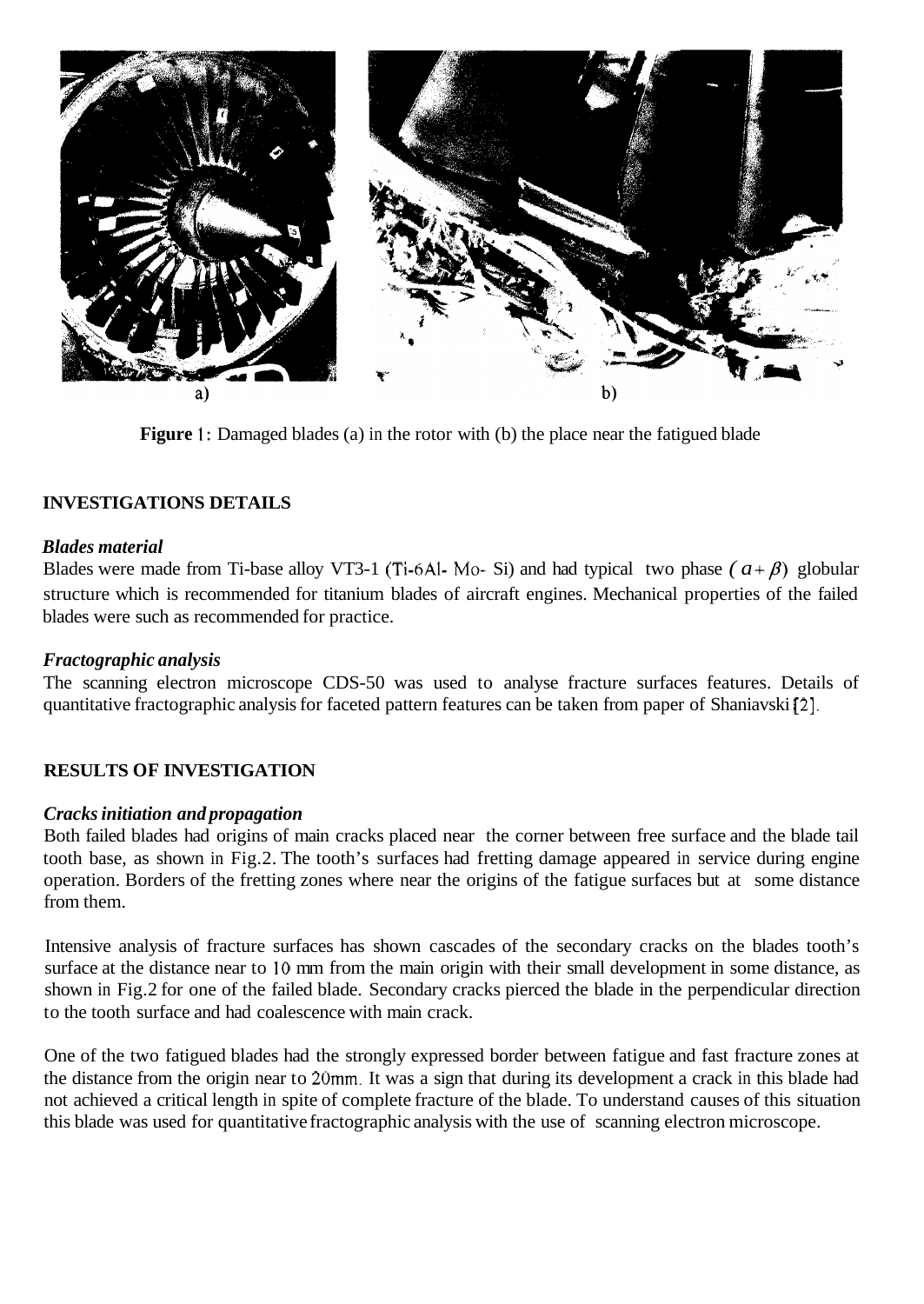

**Figure 2:** Fracture surface (a) of the secondary failed blade and (b) its schematised presentation

The performed analysis have shown regular surface pattern formation as a result of transgranular fatigue crack growth with very low rates without fatigue striations, as shown in Fig.3. The discovered pattern is typical for Ti-alloys with two-phase globular structure fatigued in area of high cycle fatigue (HCF) with rates of crack growth less than  $5x10^{-8}$  m/cycle [3]. This fracture relief have not change in the crack growth direction from origin to the border of the discreet transition to the dimpled relief of the blade fast fracture. No place with fatigue striations was seen on the fatigue surface. The border has typical sign of the stretched zone, as shown in Fig.3, that reflected the dramatic increase of external loads during progressive crack development under regular cyclic loads. *So,* the maximum length was not reached for one blade and it was reached for another one. Consequently one of the blade was fatigued first and its crack have reached a critical length under regular cyclic loads. Then this blade have failed and its separated part crashed into the second blade which to this moment had the fatigue crack with the length near to 20mm and broke it down. The artificially broken blade was fixed inside the engine but the first blade have gone out.

Because of this cascade of events the secondary broken blade was used to estimate minimum value of the crack growth period and to calculate stress equivalent under which the fatigue crack have grown.

#### *Crack growth period and stress equivalent*

According to introduced by Shaniavski **[4]** synergetical approach to fatigue fracture processes analyses, a metal with a growing crack represents an open dynamic system, which is far from equilibrium. **As** cyclic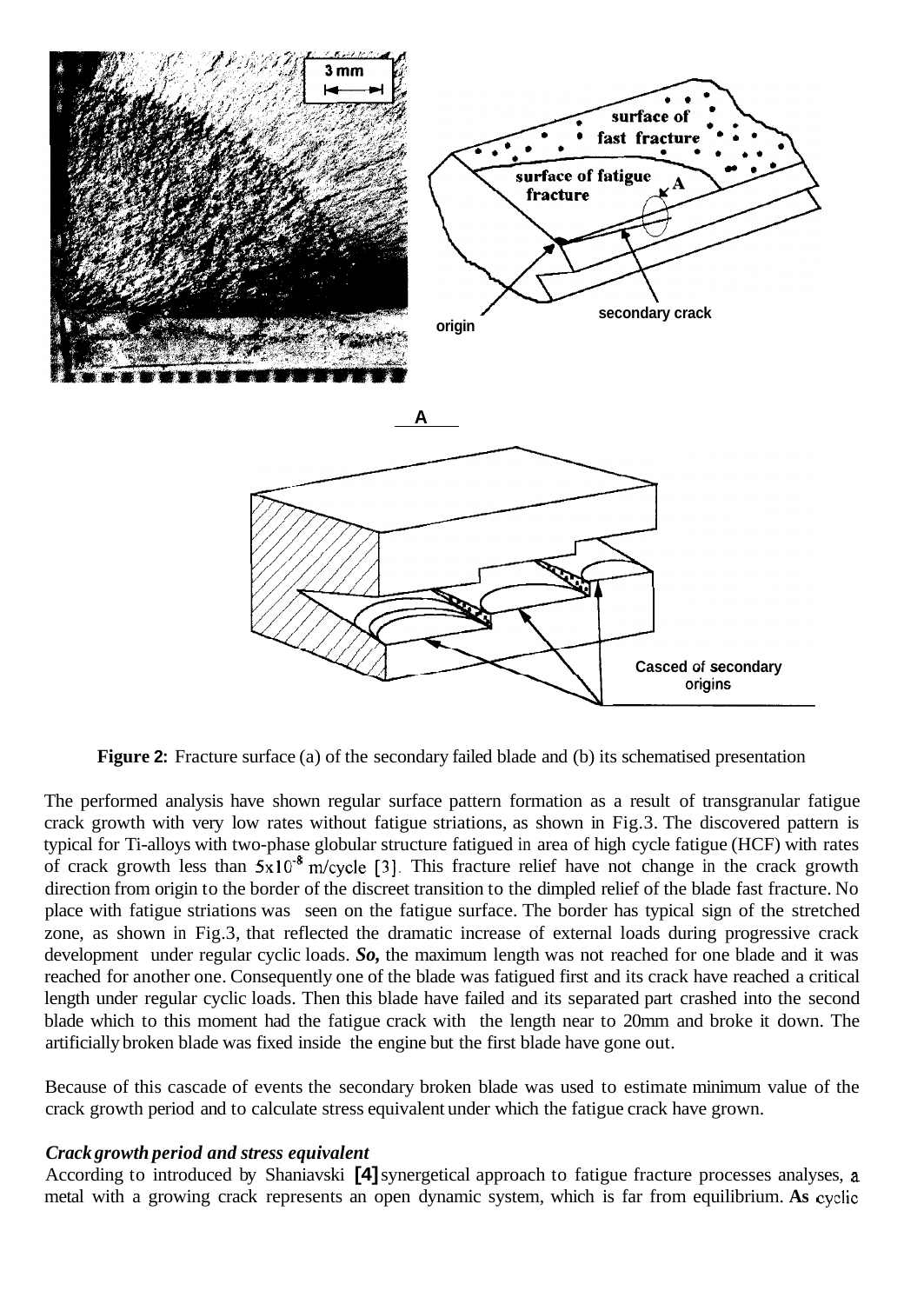loading of a construction element is continuing, mechanisms of damage accumulation replace one another sequentially, each starting and keeping on for a certain time. Then, the contribution of a new mechanism may alternatively grow or cease. *An* open system evolves by passing through the critical states, referred to as the bihrcation points, to, alternatively, a stability or instability condition. **As** long as the system experiences fluctuations, it cannot avoid instability immediately before a bifurcation point. The newly activated processes of damage accumulation develop or, alternatively, die out, depending on whether the system is able to the self-organized absorption of energy in the ways that shift the construction element toward a greater stability, i.e. longer life times. The general principle of self-organization is that altering the parameters of the extrinsic (applied) influence (the kind or way of cyclic loading) results not in the occurrence of the structure hierarchy but rather in switching on the fracture mechanisms operative in the system. Depending on the conditions of cyclic loading the mechanisms may be complicated to a greater or smaller extent, and the system, change from the lower to higher level of self-organization.

There may be various causes, say, change of the of loading system (e.g., by transition from uniaxial to biaxial loading), level, frequency, *etc.*, for a fracture mechanism to get altered by bifurcation. Yet whichever deviation of the loading conditions, the resultant features of the fracture surface morphology, reflective of the self-organization steps, are hlly intrinsic to a material, i.e., not extrinsically formed. Non of the material volumes is originally informed on the conditions to be experienced next and, therefore on the kind of sequence of the forthcoming fracture mechanisms. Yet it strictly follows the intrinsic mechanism of crackgrowth, permitent to a certain range of the crack growth rates. This concept is methodological ground for ascertaining fractographically the level of the equivalent stresses in the elements of aviation constructions, Shaniavski [5]

Whatever the conditions or mode of cyclic loading, the achievement of definite crack growth rate,  $viz. 5x10^{-8}$ m/cycle and 2.1x10<sup>-7</sup> m/cycle, sequentially controlled the transitions from Stage I to Stage II and from the Substage **IIa** to Substage IIb, respectively. It may happen that the in-service loading conditions prevent passing from Stage **I** to Stage **I1** development of fracture. This situation is found typical for investigated blades made of the titanium alloy VT3- 1. It was the case of high stress ratio, R, cycling: fatigue striations do not form, Shaniavski [3], with R greater than 0.8, and the faceted pattern only forms indicating to the predominance of slip, as shown in Fig. 3.

The value of  $5x10^{-8}$  m/cycle was used in calculations as the maximum value of growth rate during all period of in- service fatigue crack growth notion about unified description of fatigue cracks growth for Ti-, Fe-, Al-



Figure 3: Faceted pattern (a) fracture surface and (b) area of the border between fatigue and fast fracture zones of the fatigued blade

based alloys on the basis of synergetic approach, Shaniavski **[4,5].** Supposing that real growth rates were less than this growth rate value, the crack growth period in a number of cycles can be estimated by the relation: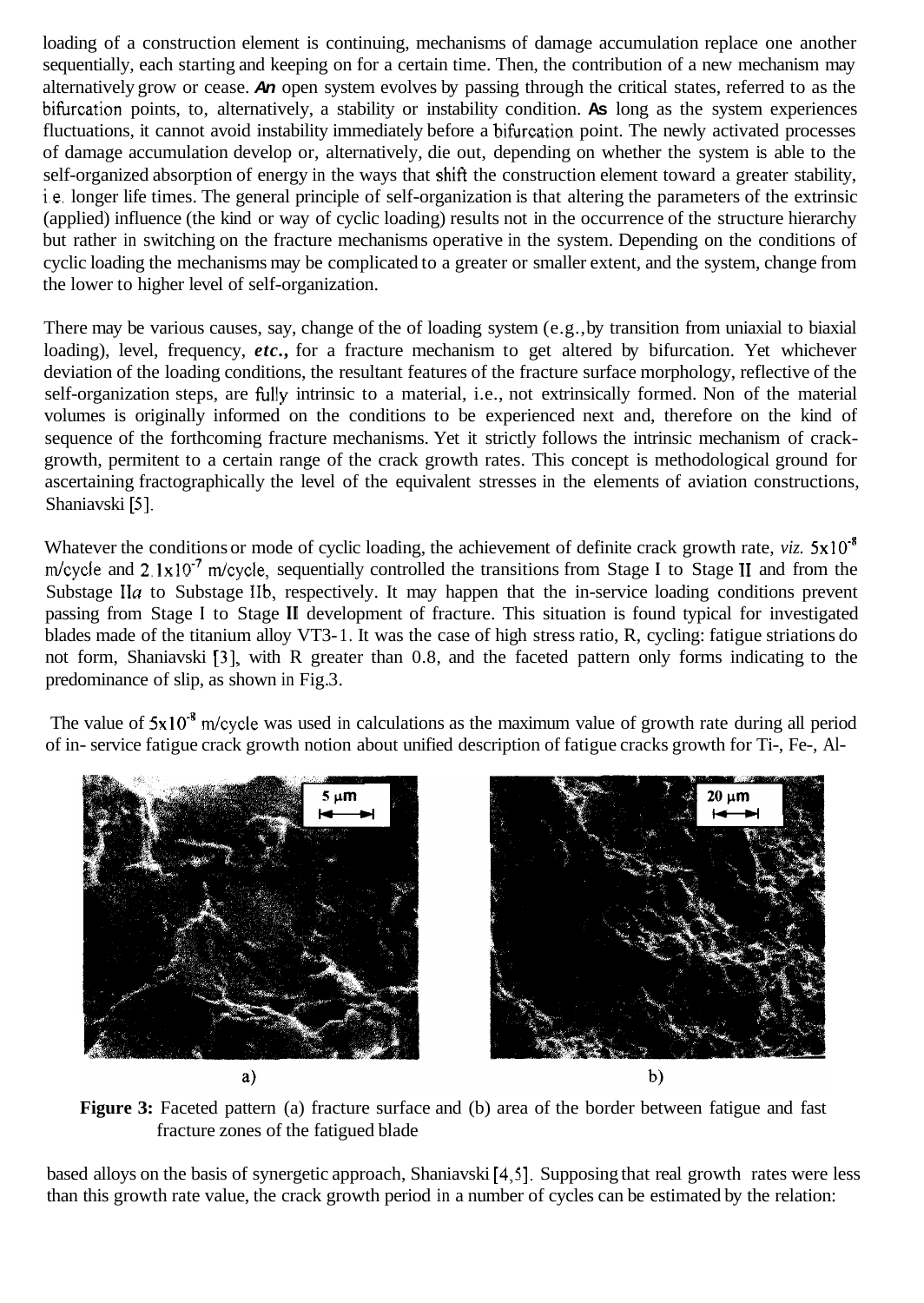$$
N_{p} = \Delta a / S_{\nu} = 0.02/5 \times 10^{-8} = 400,000 \text{ cycles}
$$
 (1)

In Eq. 1,  $N_p$  - crack growth period, Aa - crack growth length,  $\delta_{\text{max}}$  - maximum value of the crack growth rate. Last flight of the aircraft was performed during 12 min. For the maximum frequency of the blade of 200 **Hz**  the duration of blade stressing under cyclic loads correlated to 144,000 cycles. Therefore the maximum number of cycles that blade could not exceed during last flight is three times less than the number of cycles needed for crack development with constant maximum growth rate value of  $5x10^{-8}$  m/cycle.

The performed estimation of the fatigue crack growth period was based on the supposition that the maximum frequency of cyclic loads was realised during all time of engine operation in last flight from start to finish. In reality engine operation have variations in a number of rotations per minute. Therefore the crack growth can be developed only at some intervals of engine operation when the maximum frequency take place in flights. *So* in last flight the real period of crack growth was even much shorter and absolutely not comparable with that required for observed crack length. Hence it is evident that the fatigue crack growth in each blade was performed during long time and take place not in last flight but in several flights.

This conclusion was checked by the stress equivalent,  $\sigma_e$ , calculation. The simplest relation for this calculation was used in the next form:

$$
\sigma_e = K_{fc} / \sqrt{\pi \Delta a}
$$
 (2)

The maximum value of the stress intensity factor maximum  $K_f$  for Ti-alloy VT3-1 is near to 64 MPa.  $\sqrt{m}$  at the stress ratio R=O. This value was used to estimate stress equivalent for the secondary failed blade. It was broken artificially. Consequently the estimated stress equivalent will be somewhat more than that which performed the fatigue crack development. *So,* the stress equivalent is near to 255 MPa.

The crack development through the blade tail was performed under stress ratio more than  $R=0.6$ . In this area of the high stress ratio for Ti-alloys VT3-1 and VT8 the stress amplitude can be estimated from the relation presented by Shaniavski *[3]:* 

$$
\Delta \sigma = \sigma_{\max} (1 - K) \tag{3}
$$

The estimated stress amplitude,  $\Delta \sigma$ , from the relation (3) is near to 100MPa for R=0.6 and the maximum stress value is  $\sigma_{\text{max}} = 255 MPa$ .

The blades were tested during design to withstand the engine regimes when blades have the maximum cyclic load amplitude. Tests have shown maximum value of  $\Delta \sigma / 2 = 50MPa$  with the frequency of the blade near to 200Hz. It should be pointed out that the resonance frequency for this type of blades is near to **100Hz.** 

*So,* the performed quantitative fractographic analysis have shown that failures of fan blades were realised under cyclic loads without violations of engine operation in the last flight. The first blade was broken because critical length of the fatigue crack have been reached in flight. This blade have broken the second blade which had the fatigue crack in its tail at this moment. All events with blades failures were performed in usual conditions of the engine operation.

One year after the accident the air intake of engine was found and investigated to understand the real cascade of events for blades failures.

It was found that a loss of the air intake in flight was a result of fan blades failures, as shown in Fig.4. Air intake has damages only from failed fan blades parts. There were no traces of any foreign objects which may enter the air intake in flight and cause its malftnctioning and disturb an engine operation. **A** loss of air intake